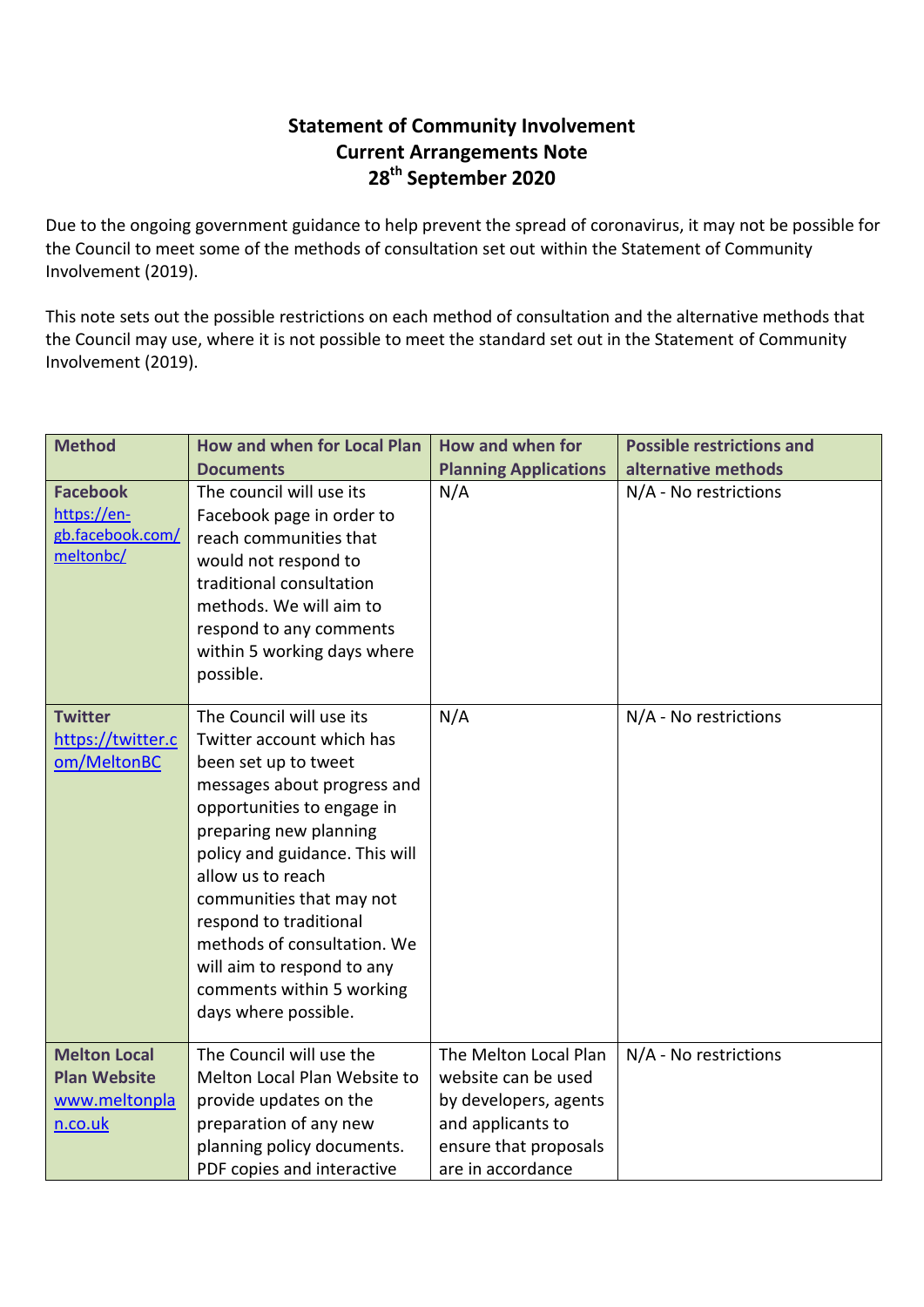|                                                                                           | versions of the documents<br>and all related evidence<br>documents, including<br>summaries and consultation<br>reports will be available on<br>this website. Members of the<br>public can email questions<br>regarding planning policy<br>documents to<br>planningpolicy@melton.gov.<br>uk, and via the link on the<br>website. | with local planning<br>policy.                                                                                                                                                             |                       |
|-------------------------------------------------------------------------------------------|---------------------------------------------------------------------------------------------------------------------------------------------------------------------------------------------------------------------------------------------------------------------------------------------------------------------------------|--------------------------------------------------------------------------------------------------------------------------------------------------------------------------------------------|-----------------------|
| <b>Melton</b><br><b>Borough</b><br><b>Council Website</b><br>www.melton.go<br><u>v.uk</u> | The Melton Borough Council<br>website will be an important<br>way of communicating<br>information to stakeholders.<br>This website can also be used<br>for news releases relating to<br>planning policy document<br>preparation.                                                                                                | Online portal<br>(https://pa.melton.go<br>v.uk/online-<br>applications/) can be<br>used to search for and<br>comment on planning<br>applications.                                          | N/A - No restrictions |
| <b>Emails</b>                                                                             | Notifications will be sent to<br>Parish Councils, statutory<br>bodies, stakeholders,<br>relevant groups and other<br>individuals and organisations<br>on the consultation<br>database, via email where<br>relevant.                                                                                                             | Email updates will be<br>sent to all relevant<br>parties including<br>Parish Councils and<br>members of the<br>public who have<br>registered for<br>updates.                               | N/A - No restrictions |
| <b>Letters</b>                                                                            | Where other forms of<br>communication are<br>unavailable, letters will be<br>sent. This will include large<br>print and braille where<br>required.                                                                                                                                                                              | Letters will be sent to<br>neighbours informing<br>them of adjacent<br>planning applications.<br>Letters will also be<br>used where other<br>forms of<br>communication are<br>unavailable. | N/A - No restrictions |
| <b>Local</b><br>newspaper                                                                 | Public notices will be placed<br>in the Melton Times,<br>Grantham Journal and<br>Leicester Mercury at the start<br>of any consultation period.<br>Press releases will be                                                                                                                                                        | In accordance with<br>statutory<br>requirements certain<br>applications are<br>advertised in the local<br>press, for example                                                               | N/A - No restrictions |